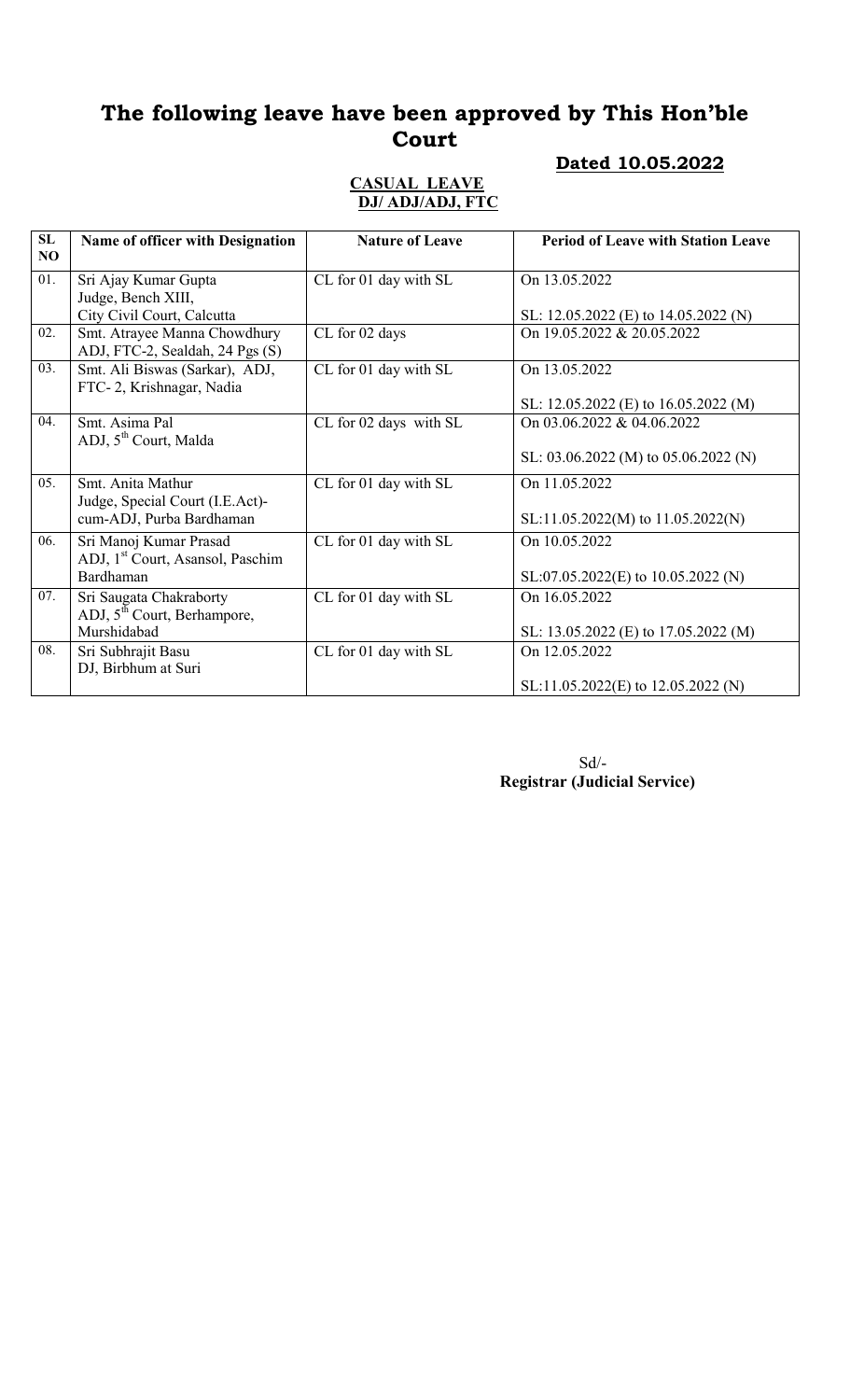## Dated 10.05.2022

#### CASUAL LEAVE DJ/ ADJ/ADJ, FTC

| SL<br>NO | Name of officer with Designation                                                 | <b>Nature of Leave</b>        | <b>Period of Leave with Station Leave</b>             |
|----------|----------------------------------------------------------------------------------|-------------------------------|-------------------------------------------------------|
| 01.      | Sri Anjan Kumar Sengupta<br>ADJ, 2 <sup>nd</sup> Court, Jangipur,<br>Murshidabad | <b>Station Leave</b>          | From 07.05.2022 (E) to 10.05.2022<br>(M)              |
| 02.      | Smt. Anindita Ganguli<br>ADJ, FTC-II, Tamluk, Purba<br>Medinipur                 | CL for 01 day with SL         | On 06.05.2022<br>SL:06.05.2022(M)<br>to 06.05.2022(N) |
| 03.      | Smt. Dipali Shrivastwa (Sinha)<br>ADJ, FTC, Dubrajpur, Birbhum                   | <b>Station Leave</b>          | From 07.05.2022 (E) to 10.05.2022<br>(M)              |
| 04.      | Sri Debanjan Ghosh, ADJ, FTC-II,                                                 | CL for 01 day                 | On 04.05.2022                                         |
|          | Asansol, Paschim Bardhaman                                                       | Cancellation of CL for 01 day | On 03.05.2022                                         |
| 05.      | Smt. Dipa Shyam Ray, ADJ, FTC-2,<br>Jangipur, Murshidabad                        | <b>Station Leave</b>          | From 07.05.2022 (E) to 10.05.2022<br>(M)              |
| 06.      | Sri Manoj Kumar Sharma<br>DJ, Purulia                                            | Cancellation of CL for 01 day | On 03.05.2022                                         |
| 07.      | Sri Mukul Kumar Kundu<br>ADJ, 5 <sup>th</sup> Court, Barasat, 24pgs(N)           | <b>Station Leave</b>          | From 07.05.2022 (E) to 10.05.2022<br>(M)              |
| 08.      | Mohd. Aqil Saifi<br>ADJ, 6 <sup>th</sup> Court, Barasat, 24pgs(N)                | Cancellation of CL for 01 day | On 03.05.2022                                         |
| 09.      | Sri Nachiketa Bera<br>ADJ, FTC, Kalna, Purba Bardhaman                           | CL for 01 day with SL         | On 04.05.2022<br>SL: 02.05.2022(E)                    |
|          |                                                                                  |                               | to $05.05.2022(M)$                                    |
|          |                                                                                  | <b>Station Leave</b>          | From 07.05.2022 (E) to 10.05.2022<br>(M)              |
| 10.      | Sri Prashant Chowdhury<br>ADJ, $9^{th}$ Court, Alipore, 24 pgs (S)               | CL for 01 day                 | On 05.05.2022                                         |
| 11.      | Smt. Prajna Gargi (Bhattacharya)<br>Hussain<br>ADJ, FTC, Suri, Birbhum           | CL for 02 days                | On 02.05.2022 & 04.05.2022                            |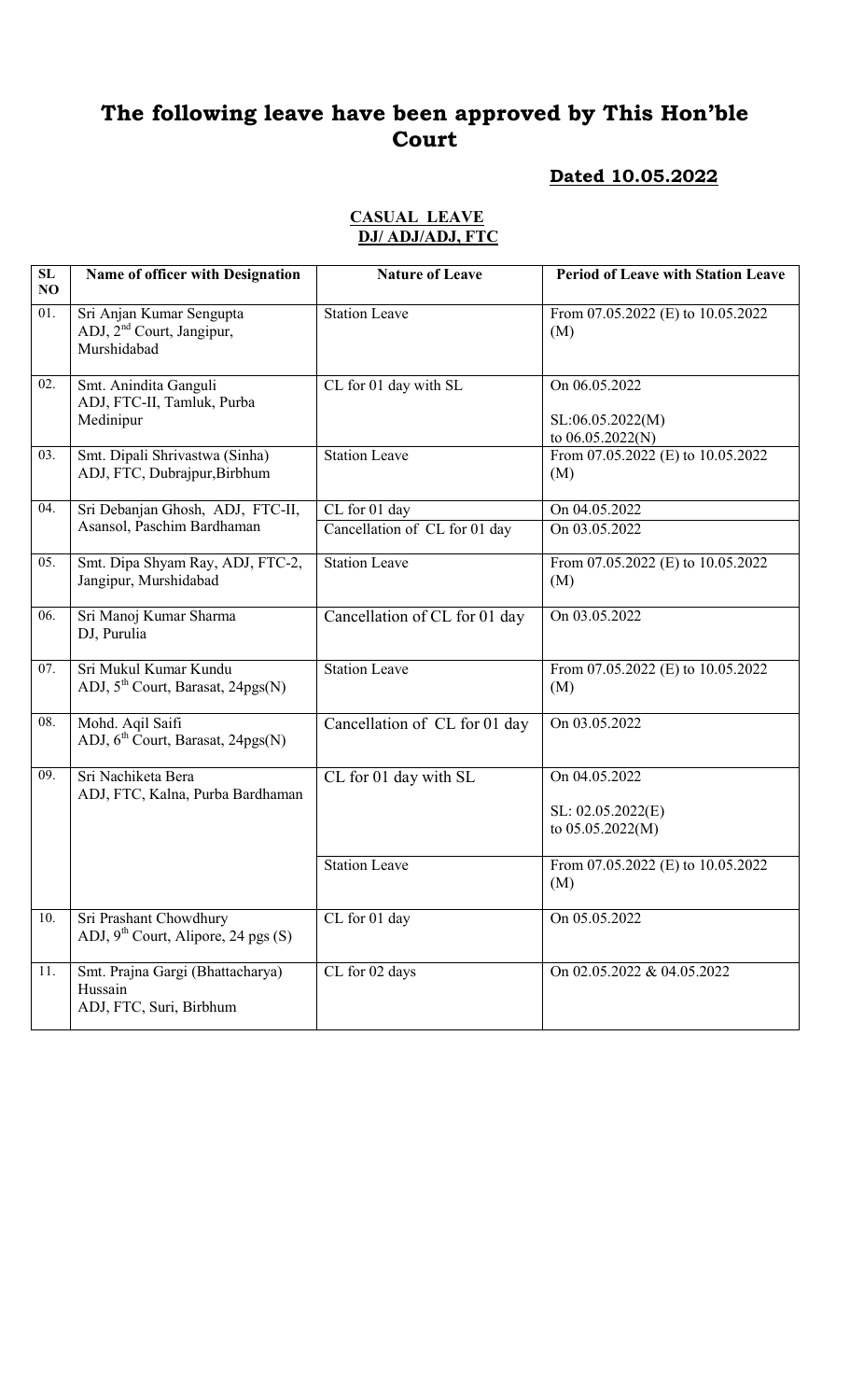| 12. | Smt. Rupanjana Chakrabarti<br>ADJ, $7th$ Court, Paschim Meddinipur                 | <b>Station Leave</b>          | From 07.05.2022 (E) to 10.05.2022<br>(M)     |
|-----|------------------------------------------------------------------------------------|-------------------------------|----------------------------------------------|
| 13. | Smt. Sulagna Dastidar (Chattoraj)<br>ADJ, FTC-VIII, Alipore, 24pgs(S)              | CL for 01 day                 | On 07.05.2022                                |
| 14. | Smt. Smita Gaurisaria, ADJ, 1 <sup>st</sup><br>Court, Tamluk, Purba Medinipur      | CL for 01 day                 | On 02.05.2022                                |
|     |                                                                                    | <b>Station Leave</b>          | From 07.05.2022 (E) to 10.05.2022<br>(M)     |
| 15. | Smt. Sarbani Mallik Chattopadhyay<br>ADJ, 1 <sup>st</sup> Court, Kakdwip, 24Pgs(S) | <b>Station Leave</b>          | From $07.05.2022$ (E) to $10.05.2022$<br>(M) |
| 16. | Sri Subhendu Samanta, Judge, 5 <sup>th</sup><br>Bench, City Civil Court, Calcutta  | CL for 02 days                | On 04.05.2022 & 05.05.2022                   |
| 17. | Sri Saugata Roy Chowdhury<br>ADJ, 3 <sup>rd</sup> Court, Howrah                    | Cancellation of CL for 01 day | On 06.05.2022                                |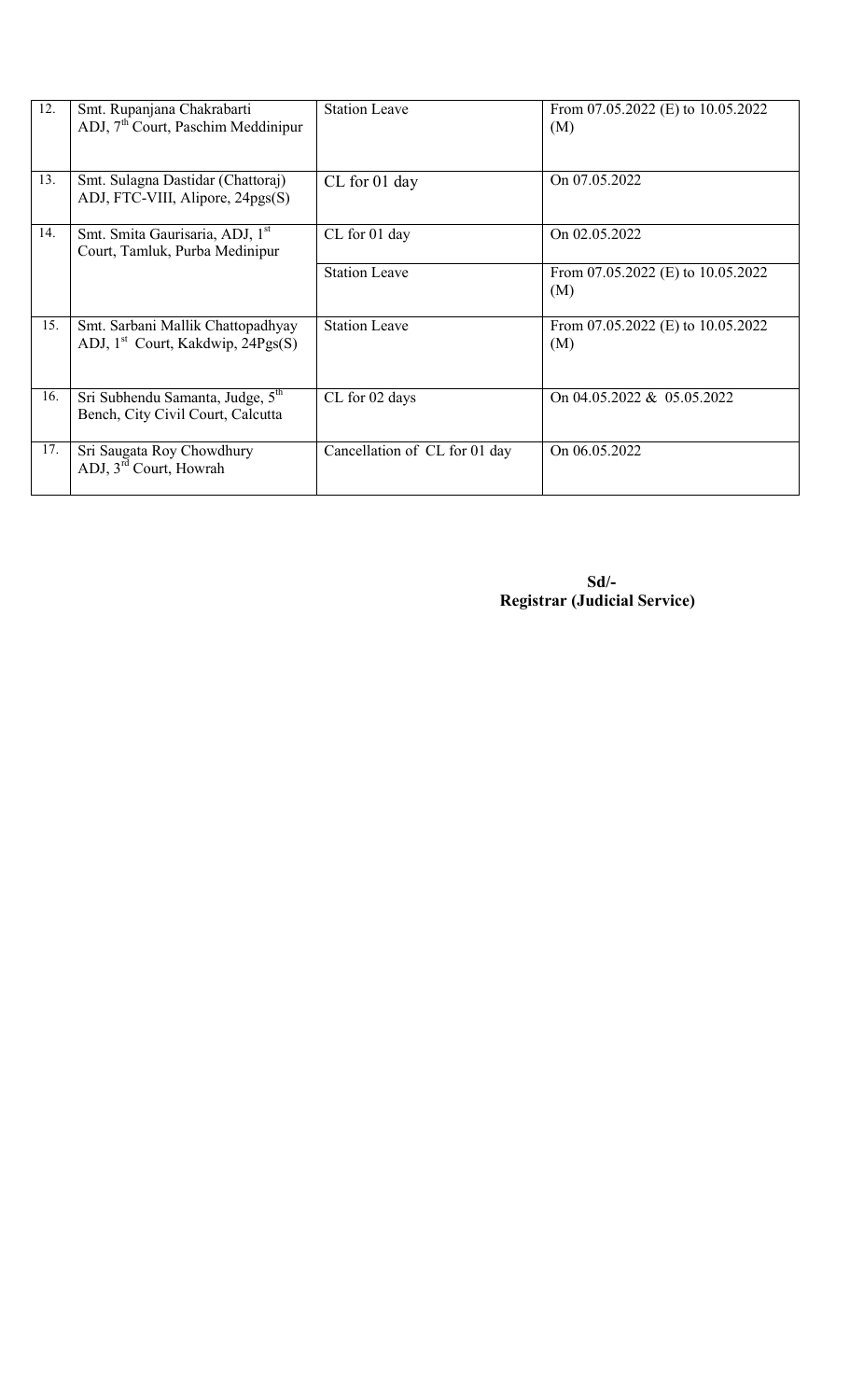#### Dated 11.05.2022

#### CASUAL LEAVE DJ/ ADJ/ADJ, FTC

| <b>SL</b><br>NO. | Name of officer with Designation                                            | <b>Nature of Leave</b> | <b>Period of Leave with Station Leave</b> |
|------------------|-----------------------------------------------------------------------------|------------------------|-------------------------------------------|
| 01.              | Sri Gopal Kumar Dalmia, ADJ, 1 <sup>st</sup><br>Court, Siliguri, Darjeeling | CL for 01 day          | On 26.04.2022                             |
| 02.              | Mrs. Melissa Gurung<br>ADJ, $2nd$ Court, Arambagh,<br>Hooghly               | CL for 02 days         | On 02.05.2022 & 04.05.2022                |
| 03.              | Smt. Tania Ghosh, ADJ, 2 <sup>nd</sup> Court,<br>Paschim Medinipur          | <b>Station Leave</b>   | From 07.05.2022 (E) to $10.05.2022$ (M)   |
| 04.              | Ms. Yogita Gaurisaria<br>ADJ, Nabadwip, Nadia                               | <b>Station Leave</b>   | From 07.05.2022 (E) to $10.05.2022$ (M)   |

 Sd/- Registrar (Judicial Service)

#### CASUAL LEAVE DJ/ ADJ/ADJ, FTC

| SL<br>NO | <b>Name of officer with Designation</b>                                                         | <b>Nature of Leave</b> | <b>Period of Leave with Station Leave</b>                             |
|----------|-------------------------------------------------------------------------------------------------|------------------------|-----------------------------------------------------------------------|
| 01.      | Sri Ashis Kumar Hazra, Judge,<br>Special Court(E.C Act)-cum-ADJ,<br>Durgapur, Paschim Bardhaman | <b>Station Leave</b>   | From 13.05.2022 (E) to $15.05.2022$ (E)                               |
| 02.      | Sri Bikash Banik<br>ADJ, 1 <sup>st</sup> Court, Jangipur,<br>Murshidabad                        | CL for 01 day with SL  | On 12.05.2022<br>$SL:11.05.2022(E)$ to $13.05.2022(M)$                |
| 03.      | Sri Deepto Ghosh<br>ADJ, 1 <sup>st</sup> Court, Lalbagh,<br>Murshidabad                         | <b>Station Leave</b>   | From 14.05.2022 (E) to $16.05.2022$ (M)                               |
| 04.      | Sri Jyotirmoy Chandra, ADJ, 5 <sup>th</sup><br>Court, PurbaBardhaman                            | CL for 02 days with SL | From 16.05.2022 to 17.05.2022<br>SL: 13.05.2022 (E) to 18.05.2022 (M) |
| 05.      | Sri Pinaki Mitra<br>ADJ, FTC-2, Malda                                                           | <b>Station Leave</b>   | From 13.05.2022 (E) to $16.05.2022$ (M)                               |
| 06.      | Smt. Rina Sawoo<br>ADJ, $3rd$ Court, Paschim<br>Medinipur                                       | <b>Station Leave</b>   | From 13.05.2022 (E) to $16.05.2022$ (M)                               |
| 07.      | Smt. Sutapa Saha, ADJ, Ranaghat,<br>Nadia                                                       | <b>Station Leave</b>   | From 13.05.2022 (E) to $16.05.2022$ (M)                               |
| 08.      | Sri Subhasis Ghosh<br>DJ, Uttar Dinajpur at Raiganj                                             | CL for 01 day with SL  | On 16.05.2022<br>$SL:14.05.2022(E)$ to $17.05.2022(M)$                |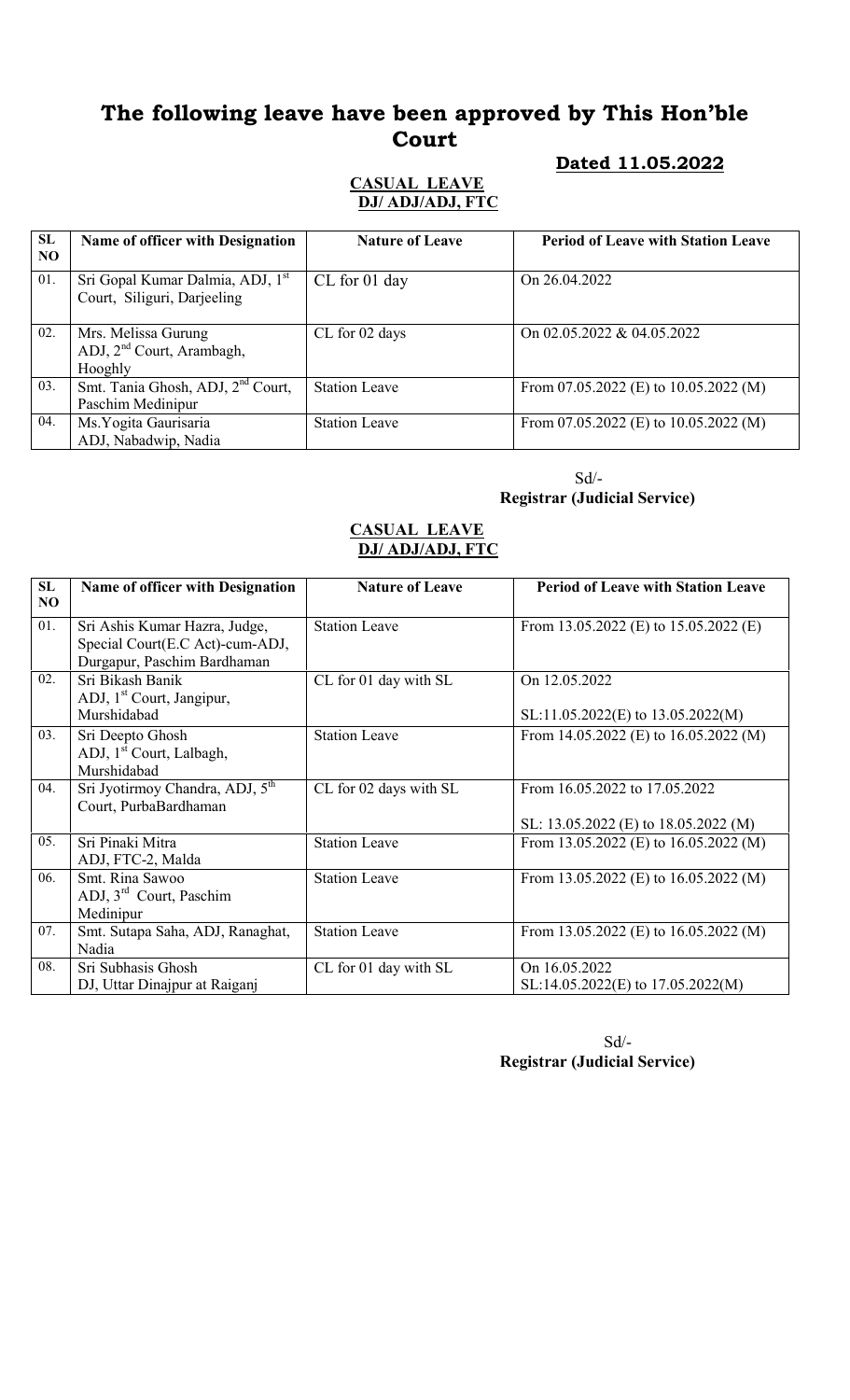#### Dated 12.05.2022

#### CASUAL LEAVE DJ/ ADJ/ADJ, FTC

| SL             | <b>Name of officer with Designation</b>      | <b>Nature of Leave</b> | <b>Period of Leave with Station Leave</b> |
|----------------|----------------------------------------------|------------------------|-------------------------------------------|
| N <sub>O</sub> |                                              |                        |                                           |
| 01.            | Smt. Asima Pal                               | CL for 01 day          | On 25.04.2022                             |
|                | ADJ, 5 <sup>th</sup> Court, Malda            |                        |                                           |
| 02.            | Sri Anan Chattopadhyay                       | CL for 01 day          | On 07.05.2022                             |
|                | ADJ, FTC, 2 <sup>nd</sup> Court, Barasat,    |                        |                                           |
|                | 24pgs(N)                                     |                        |                                           |
| 03.            | Sri Dwijendra Nath Roy Barman                | CL for 01 day with SL  | On 05.05.2022                             |
|                | ADJ, 2 <sup>nd</sup> Court, Barrackpore,     |                        |                                           |
|                | 24pgs(N)                                     |                        | $SL:04.05.2022(E)$ to 06.05.2022(M)       |
|                |                                              | CL for 01 day          | On 27.04.2022                             |
| 04.            | Sri Rajesh Guha Roy, ADJ, FTC-3,             | CL for 01 day with SL  | On 17.05.2022                             |
|                | Barasat, 24 Pgs(N)                           |                        |                                           |
|                |                                              |                        | SL: 16.05.2022(E) to 18.05.2022 (M)       |
| 05.            | Sri Samyajit Mukhopadhyay, ADJ,              | CL for 01 day with SL  | On 02.05.2022                             |
|                | 1 <sup>st</sup> Court, Barrackpore, North 24 |                        |                                           |
|                | Parganas                                     |                        | $SL:30.04.2022(E)$ to 04.05.2022(M)       |

 Sd/- Registrar (Judicial Service)

#### CASUAL LEAVE DJ/ ADJ/ADJ, FTC

| SL  | <b>Name of officer with Designation</b> | <b>Nature of Leave</b> | <b>Period of Leave with Station Leave</b> |
|-----|-----------------------------------------|------------------------|-------------------------------------------|
| NO. |                                         |                        |                                           |
| 01. | Sri Arup Basu                           | CL for 01 day with SL  | On 16.05.2022                             |
|     | DJ, Hooghly                             |                        |                                           |
|     |                                         |                        | SL: $14.05.2022(E)$ to $17.05.2022(M)$    |
| 02. | Sri Basant Sharma                       | CL for 01 day with SL  | On 16.05.2022                             |
|     | ADJ, FTC-1, Raiganj, Uttar Dinajpur     |                        |                                           |
|     |                                         |                        | SL: $14.05.2022(E)$ to $17.05.2022(M)$    |
| 03. | Sri Mahananda Das, Leave Reserve        | CL for 01 day with SL  | On 13.05.2022                             |
|     | Officer (District Judge Entry Level),   |                        |                                           |
|     | Berhampore, Murshidabad                 |                        | SL: $12.05.2022(E)$ to $16.05.2022(M)$    |
| 04. | Sri Subhajit Basu                       | <b>Station Leave</b>   | From 15.05.2022 (M) to $16.05.2022$ (E)   |
|     | ADJ, FTC, Durgapur, Paschim             |                        |                                           |
|     | Bardhaman                               |                        |                                           |
| 05. | Sri Soumen Sarkar                       | CL for 01 day          | On 16.05.2022                             |
|     | ADJ, FTC-4, Barasat, 24 Pgs (N)         |                        |                                           |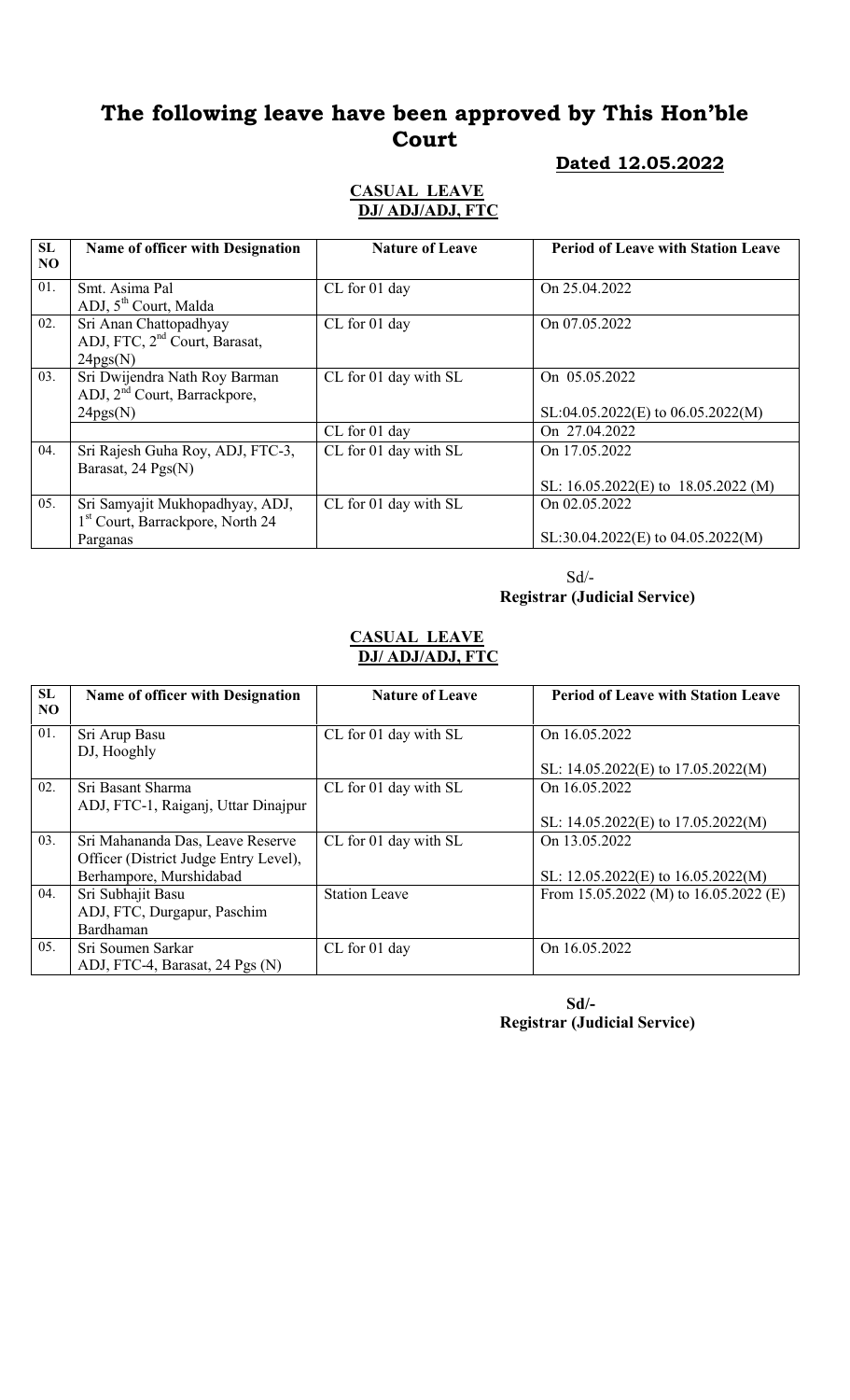#### Dated: 10.05.2022

### DJ/ADJ

| <b>SL NO</b> | Name of officer with<br><b>Designation</b>                                                 | <b>Nature of Leave</b>   | <b>Period of Leave with Station Leave</b> |
|--------------|--------------------------------------------------------------------------------------------|--------------------------|-------------------------------------------|
| 01.          | Smt. Asima Pal<br>ADJ, 5 <sup>th</sup> Court, Malda                                        | Earned Leave for 03 days | From 07.06.2022 to 09.06.2022             |
| 02.          | Sri Samyajit Mukhopadhyay<br>ADJ, 1 <sup>st</sup> Court, Barrackpore,<br>North 24 Parganas | Earned Leave for 03 days | From 10.05.2022 to 12.05.2022             |
| 03.          | Smt. Mandakranta Saha, ADJ,<br>4 <sup>th</sup> Court, Paschim Medinipur                    | Earned Leave for 04 days | From 18.05.2022 to 21.05.2022             |
| 04.          | Sri Rajesh Kumar Singh<br>ADJ, 2 <sup>nd</sup> Court, Uluberia,<br>Howrah                  | Earned leave for 06 days | From 30.05.2022 to 04.06.2022             |

### ADJ, FTC/ CJ(SD)

| <b>SL NO</b> | Name of officer with<br><b>Designation</b>                 | <b>Nature of Leave</b>      | <b>Period of Leave with Station Leave</b> |
|--------------|------------------------------------------------------------|-----------------------------|-------------------------------------------|
| 05.          | Sri Nilanjan De<br>ADJ, FTC-1, Sadar, Paschim<br>Medinipur | Earned Leave for 04<br>days | From 07.06.2022 to 10.06.2022             |

### CJM

| SL NO | Name of officer with<br><b>Designation</b>                                                  | <b>Nature of Leave</b> | <b>Period of Leave with Station Leave</b> |
|-------|---------------------------------------------------------------------------------------------|------------------------|-------------------------------------------|
| 06.   | Smt. Rina Talukdar, CJM, Purulia   Earned Leave for 06 days   From 30.05.2022 to 04.06.2022 |                        |                                           |

## JM

| <b>SL NO</b> | Name of officer with<br><b>Designation</b>                  | <b>Nature of Leave</b>      | <b>Period of Leave with Station Leave</b> |
|--------------|-------------------------------------------------------------|-----------------------------|-------------------------------------------|
| 07.          | Smt. Pinki Rani Das<br>JM, 4 <sup>th</sup> Court, Durgapur, | Earned Leave for 04<br>days | From $18.05.2022$ to $21.5.2022$          |
|              | Paschim Bardhaman                                           |                             |                                           |

### $CJ(JD)$

| <b>SL NO</b> | Name of officer with<br><b>Designation</b>                                     | <b>Nature of Leave</b>      | <b>Period of Leave with Station Leave</b> |
|--------------|--------------------------------------------------------------------------------|-----------------------------|-------------------------------------------|
| 08.          | Sri Akram Ahmed, CJ(JD),<br>Additional Court, Serampore,<br>Hooghly            | Earned Leave for 01<br>day  | On 21.05.2022                             |
| 09.          | Smt. Moli Mondal, CJ(JD), 2 <sup>nd</sup><br>Court, Contai, Purba<br>Medinipur | Earned Leave for 06<br>days | From 30.05.2022 to 04.06.2022             |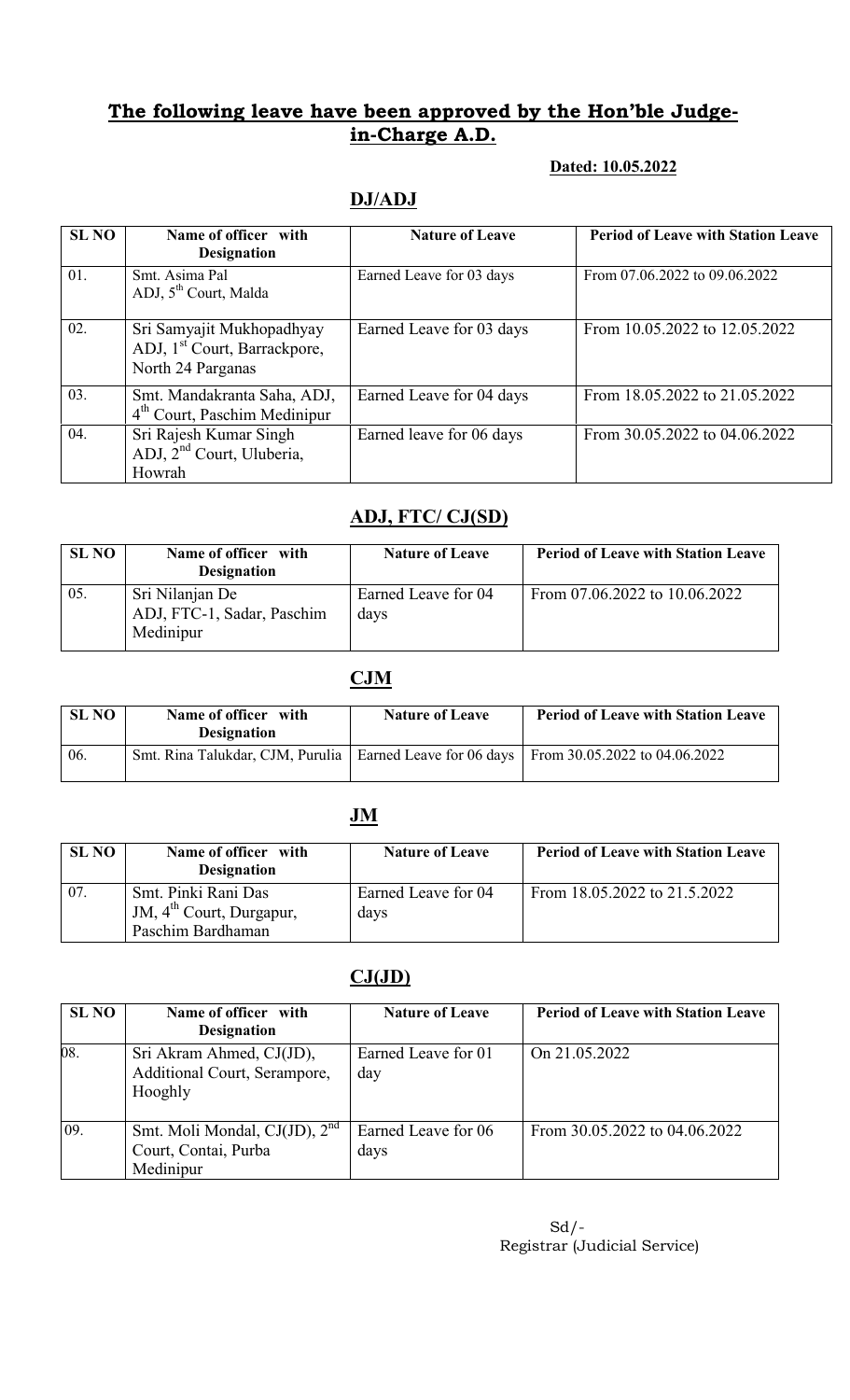#### Dated: 10.05.2022

### DJ/ADJ

| <b>SL NO</b> | Name of officer with<br><b>Designation</b>           | <b>Nature of Leave</b>   | <b>Period of Leave with Station</b><br>Leave |
|--------------|------------------------------------------------------|--------------------------|----------------------------------------------|
| 01.          | Sri Subhasis Ghosh<br>DJ, Uttar Dinajpur at Raiganaj | Earned leave for 07 days | From 29.04.2022 to 05.05.2022                |

### ADJ, FTC/ CJ(SD)

| <b>SL NO</b> | Name of officer with<br><b>Designation</b>                                               | <b>Nature of Leave</b>          | <b>Period of Leave with Station</b><br>Leave |
|--------------|------------------------------------------------------------------------------------------|---------------------------------|----------------------------------------------|
| 02.          | Sri Soumitra Kumar Ganguly,<br>CJ(SD), 2 <sup>nd</sup> Court, Tamluk, Purba<br>Medinipur | Earned Leave for 06 days        | From 25.04.2022 to 30.04.2022                |
| 03.          | Abu Helal Manjurur Rahman<br>ADJ, FTC, Haldia, Purba<br>Medinipur                        | Quarantine Leave for 30<br>days | From 04.05.2021 to 02.06.2021                |
|              |                                                                                          | Commuted Leave for 189<br>days  | From 03.06.2021 to 08.12.2021                |
|              |                                                                                          | Commuted Leave for 99<br>days   | From 17.12.2021 to 25.03.2022                |

|              | JM                                                                             |                          |                                              |  |  |
|--------------|--------------------------------------------------------------------------------|--------------------------|----------------------------------------------|--|--|
| <b>SL NO</b> | Name of officer with<br><b>Designation</b>                                     | <b>Nature of Leave</b>   | <b>Period of Leave with Station</b><br>Leave |  |  |
| 04.          | Sri Anindya Sen<br>Metropolitan Magistrate, 4 <sup>th</sup> Court,<br>Calcutta | Earned Leave for 04 days | From 27.04.2022 to 30.04.2022                |  |  |

### $CJ(JD)$

| <b>SL NO</b> | Name of officer with<br><b>Designation</b>                                                 | <b>Nature of Leave</b>     | <b>Period of Leave with Station</b><br>Leave |
|--------------|--------------------------------------------------------------------------------------------|----------------------------|----------------------------------------------|
| 05.          | Sri Shreyas Mukherjee<br>$CJ(JD)$ , 1 <sup>st</sup> Court, Serampore,<br>Hooghly           | Earned Leave for 02 days   | From 18.04.2022 to 19.04.2022                |
| 06.          | Smt. Madhurima Goswami<br>$CJ(JD)$ , 1 <sup>st</sup> Court, Durgapur,<br>Paschim Bardhaman | Commuted Leave for 04 days | From 18.04.2022 to 21.04.2022                |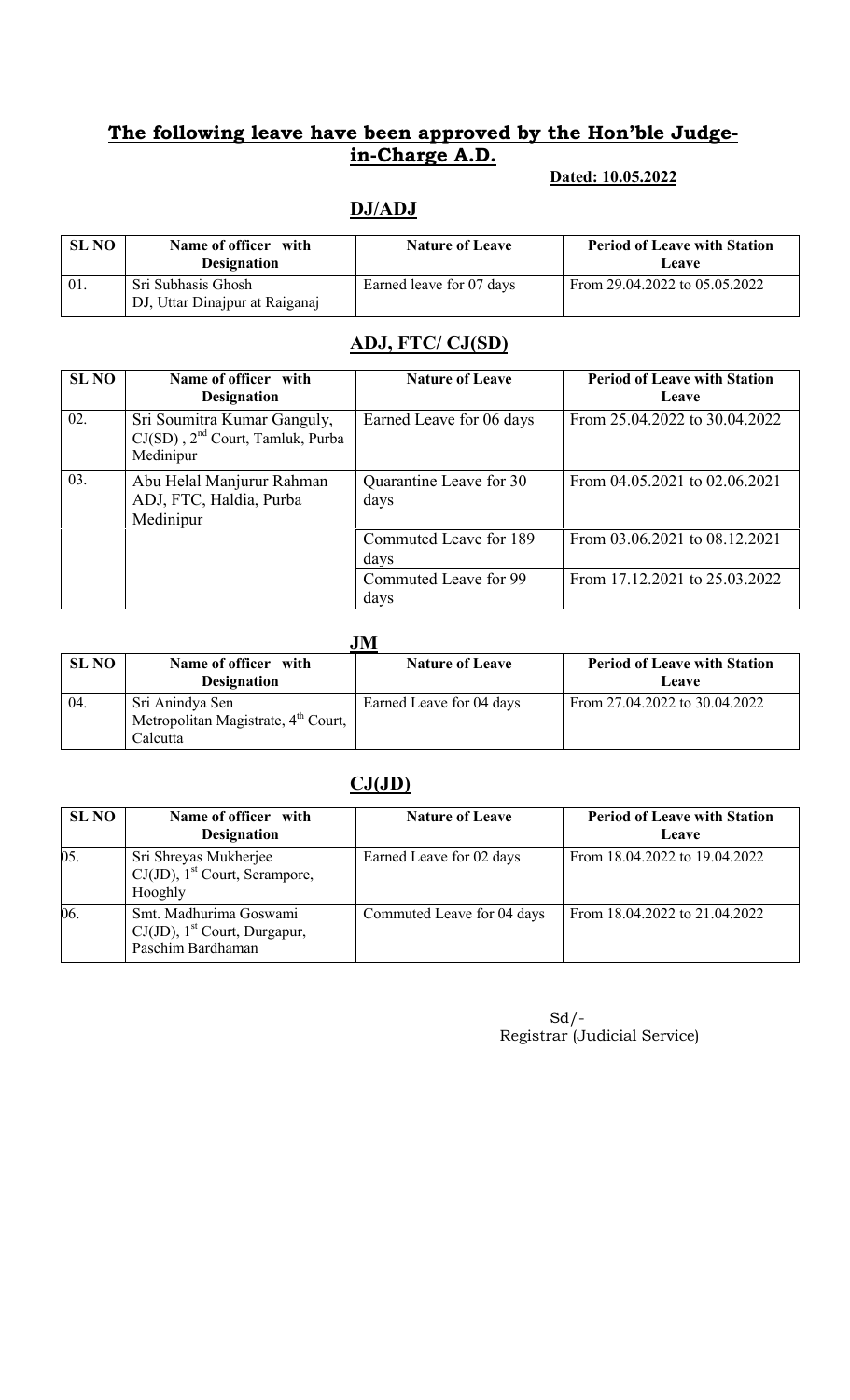### Dated: 11.05.2022

## DJ/ADJ

| <b>SL NO</b> | Name of officer<br>with Designation                               | <b>Nature of Leave</b>     | <b>Period of Leave with Station Leave</b> |
|--------------|-------------------------------------------------------------------|----------------------------|-------------------------------------------|
| 01.          | Smt. Kaberi Basu<br>ADJ, $3^{\text{rd}}$ Court,<br><b>Bankura</b> | Commuted Leave for 54 days | From 08.03.2022 to 30.04.2022             |

JM

| <b>SL NO</b> | Name of officer<br>with Designation           | <b>Nature of Leave</b>                   | <b>Period of Leave with Station Leave</b> |
|--------------|-----------------------------------------------|------------------------------------------|-------------------------------------------|
| 02.          | Sri Reejit Kumar<br>Gayen,<br>JM, Darjeeling. | Extension of Earned Leave for<br>03 days | From 28.04.2022 to 30.04.2022             |

## $CJ(JD)$

| <b>SL NO</b> | Name of officer<br>with Designation                                              | <b>Nature of Leave</b>     | <b>Period of Leave with Station Leave</b> |
|--------------|----------------------------------------------------------------------------------|----------------------------|-------------------------------------------|
| 03.          | Asif Alauddin<br>$CJ(JD)$ , $2nd$ Court,<br>Tamluk, Purba<br>Medinipur           | Commuted Leave for 10 days | From 25.04.2022 to 04.05.2022             |
| 04.          | <b>Shahin Parveen</b><br>$CJ(JD)$ , Adl.<br>Court,<br>Berhampore,<br>Murshidabad | Commuted Leave for 12 days | From 25.04.2022 to 06.05.2022             |

 $Sd$  /-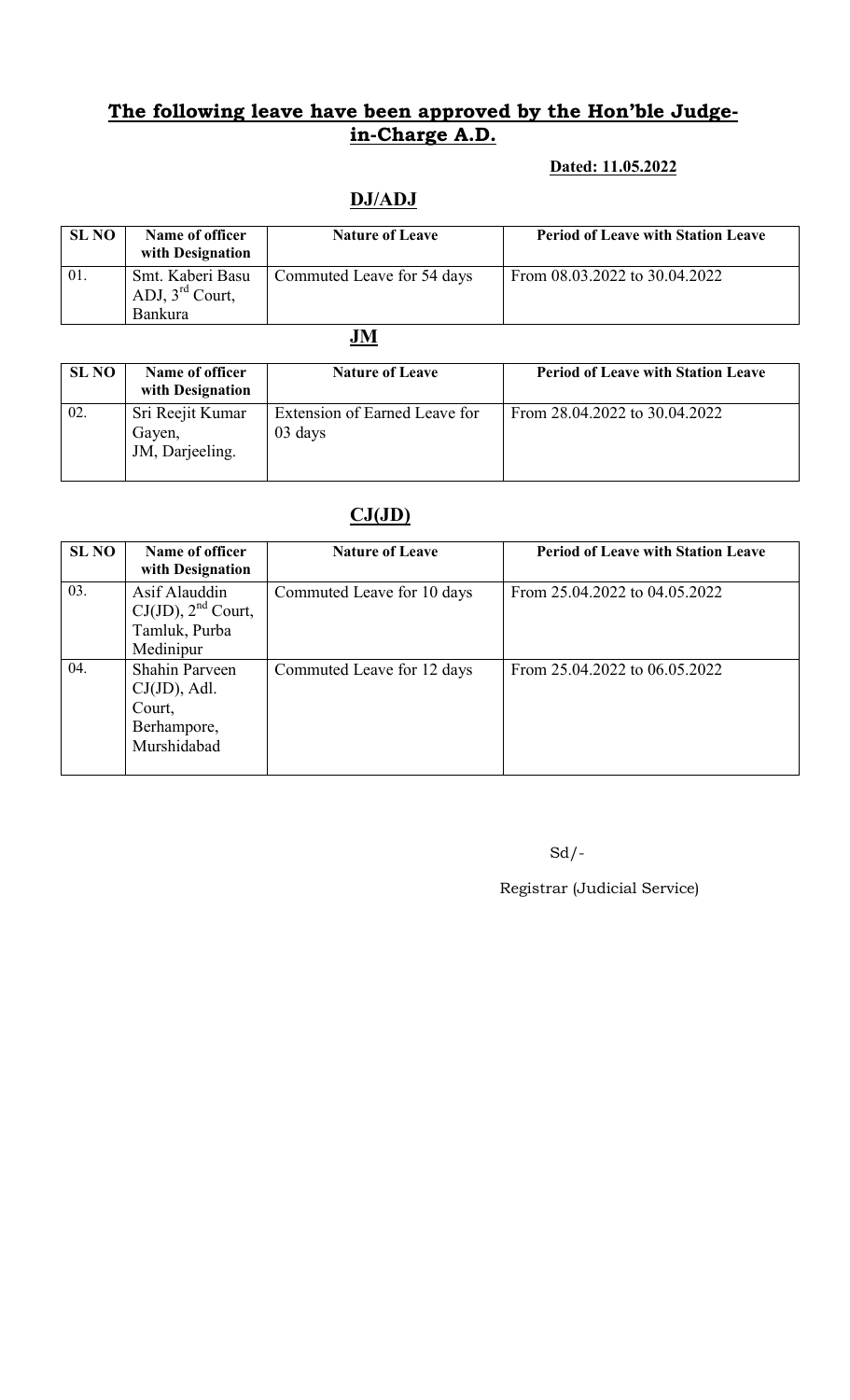#### Dated: 11.05.2022

### JM

| <b>SL NO</b> | Name of officer with<br><b>Designation</b>                         | <b>Nature of Leave</b>    | <b>Period of Leave with Station Leave</b> |
|--------------|--------------------------------------------------------------------|---------------------------|-------------------------------------------|
| 01.          | Sri Atin Malik<br>JM, 2 <sup>nd</sup> Court, Sadar,<br>Cooch Behar | Earned Leave for 04 days. | From 18.05.2022 to 21.05.2022             |
| 02.          | Smt. Sharmistha<br>Ghosh<br>MM, $16^{th}$ Court,<br>Calcutta       | Earned Leave for 05 days  | From 30.05.2022 to 03.6.2022              |

### $CJ(JD)$

| <b>SL NO</b> | Name of officer with<br><b>Designation</b>                                               | <b>Nature of Leave</b>   | <b>Period of Leave with Station Leave</b> |
|--------------|------------------------------------------------------------------------------------------|--------------------------|-------------------------------------------|
| 03.          | Smt. Nidhi Shree<br>CJ(JD), Addl. Court,<br>Sadar, Cooch Behar                           | Earned Leave for 01 day  | On 30.05.2022                             |
| 04.          | Sri Siddhartha Sardar<br>$CJ(JD)$ , 1 <sup>st</sup> Court,<br>Contai, Purba<br>Medinipur | Earned Leave for 06 days | From 30.05.2022 to 04.06.2022             |

Sd/-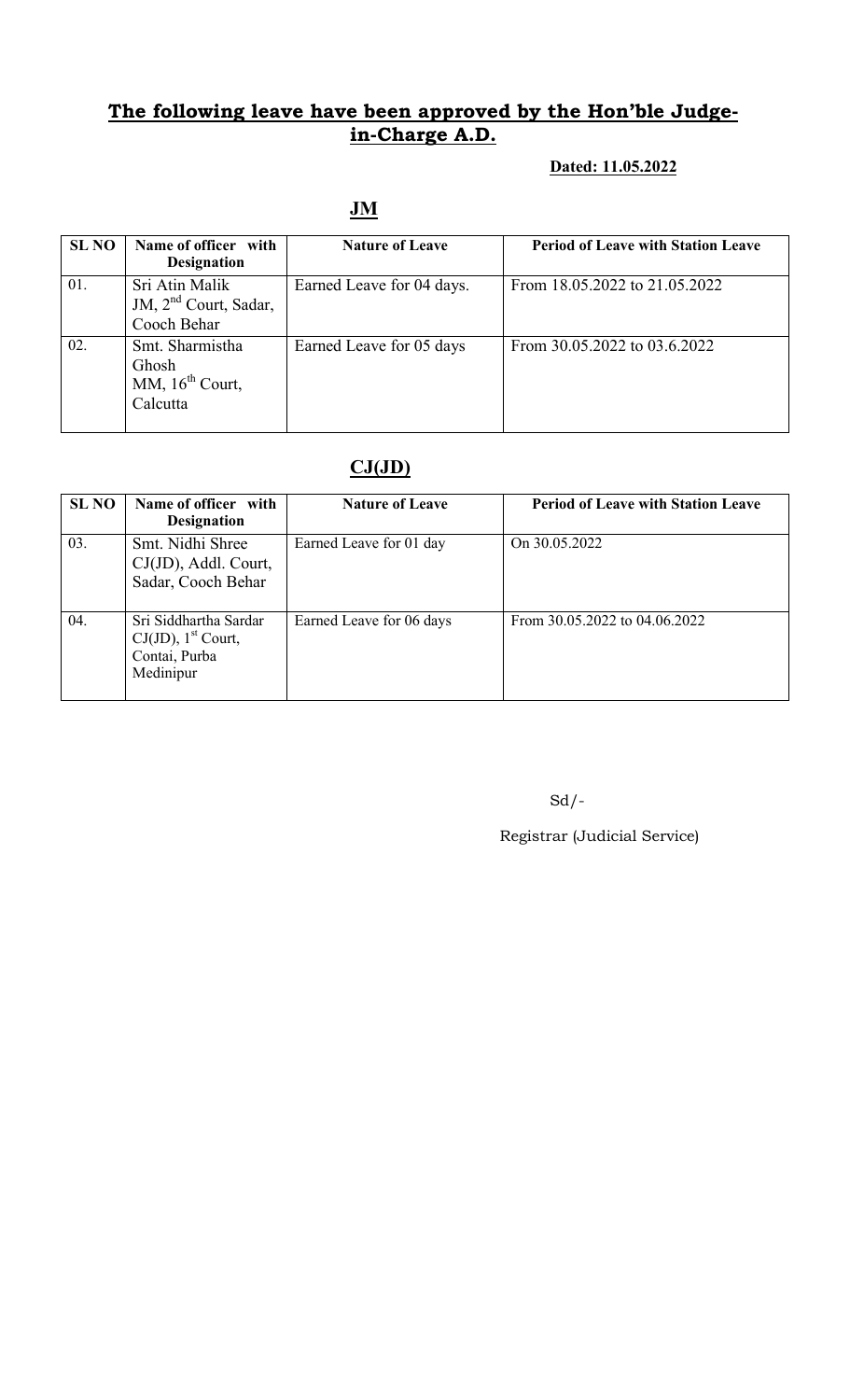#### Dated: 12.05.2022

| <b>SL NO</b> | Name of officer with<br><b>Designation</b>                                                | <b>Nature of Leave</b>   | <b>Period of Leave with Station Leave</b> |
|--------------|-------------------------------------------------------------------------------------------|--------------------------|-------------------------------------------|
| 01.          | Smt. Sutanuka Nag<br>ADJ, Bench II, City<br>Sessions Court,<br>Bichar Bhawan,<br>Calcutta | Earned Leave for 04 days | From 01.06.2022 to 04.06.2022             |

### DJ/ADJ

## ADJ, FTC/ CJ(SD)

| <b>SL NO</b> | Name of officer with<br><b>Designation</b>           | <b>Nature of Leave</b>   | <b>Period of Leave with Station Leave</b> |
|--------------|------------------------------------------------------|--------------------------|-------------------------------------------|
| 02.          | Sri Anirban Ray<br>CJ(SD), Alipurduar,<br>Jalpaiguri | Earned Leave for 06 days | From 30.05.2022 to 04.06.2022             |

### ACJM

| SL NO | Name of officer with<br><b>Designation</b>                | <b>Nature of Leave</b>   | <b>Period of Leave with Station Leave</b> |
|-------|-----------------------------------------------------------|--------------------------|-------------------------------------------|
| 03.   | Smt. Eden Lamasaa<br>ACJM,<br>Mathabhanga, Cooch<br>Behar | Earned Leave for 08 days | From 17.06.2022 to 24.06.2022             |